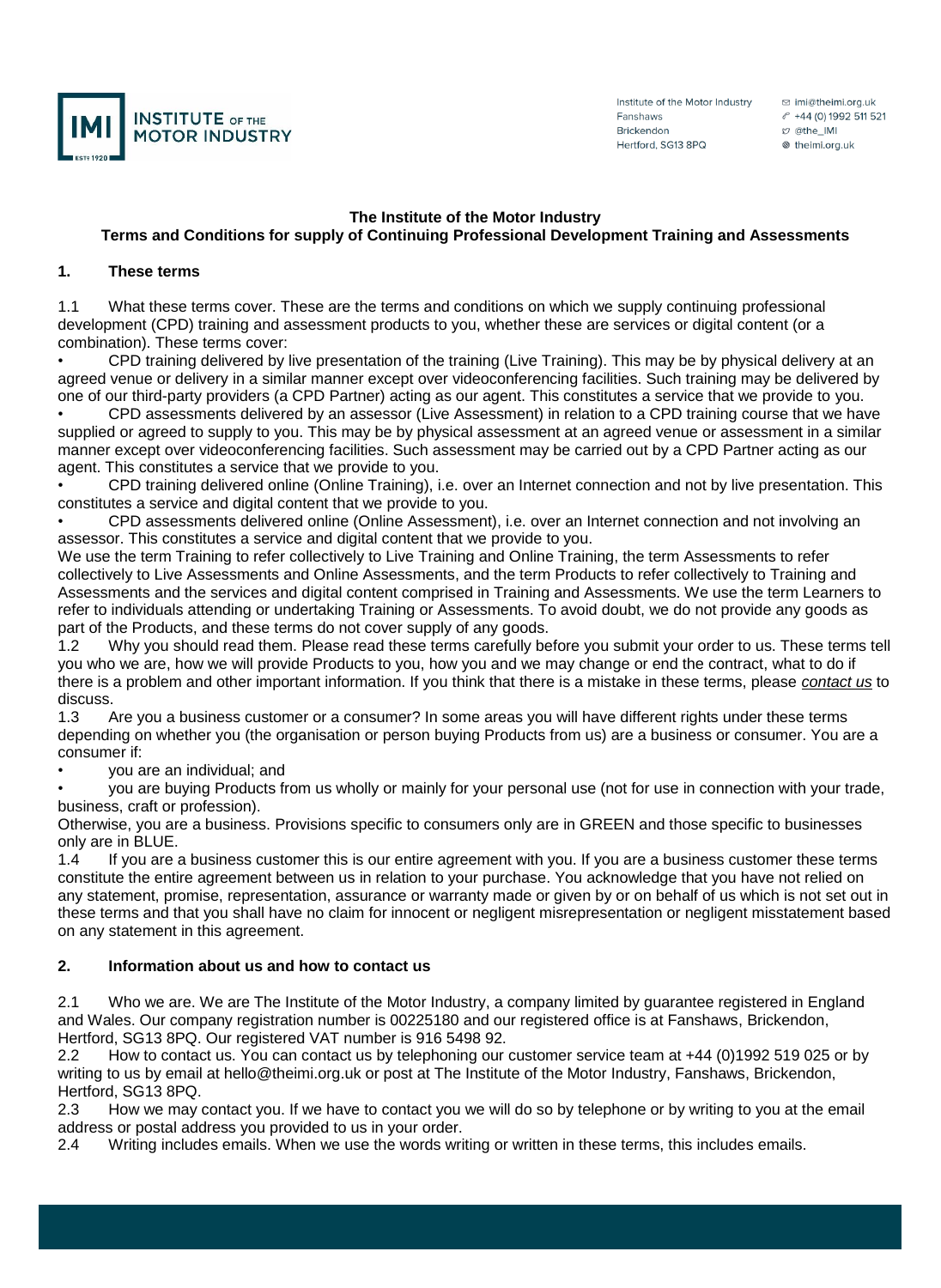# **3. Our contract with you**

3.1 How we will accept your order. Our acceptance of your order will take place when we contact you to accept it, at which point a contract will come into existence between you and us. We may do this by email or telephone, for example. 3.2 If we cannot accept your order. If we are unable to accept your order, we will inform you of this in writing and will not charge you for the Product. This might be because we have identified an error in the price or description of the Product or because we are unable to provide the Product at the time or place you require it, for example. 3.3 Your order number. We will assign an order number to your order and tell you what it is when we accept your order. It will help us if you can tell us the order number whenever you contact us about your order.

# **4. Our Products**

4.1 Products may vary from their descriptions. Any descriptive matter or advertising that we issue, and any descriptions contained in our catalogues or brochures, are issued or published for the sole purpose of giving an approximate idea of the Products. They shall not form part of any contract between you and us based on these terms. 4.2 Suitability of Products for Learners. You are responsible for ensuring that all Learners on behalf of whom you purchase any Training or Assessment have a suitable level of skill and competence to participate in and benefit from the Training or Assessment. You acknowledge that we do not have the necessary information to make any such judgement, and agree that we shall have no responsibility for any error in such judgement.

### **5. Your rights to make changes**

If you wish to make a change to the Product you have ordered, including for example to the date or time of supply, please *[contact us](https://tide.theimi.org.uk/about-imi/contact-us)*. We will let you know if the change is possible. If it is possible we will let you know about any changes to the price of the Product, the timing of supply, any administration fee that you must pay, or anything else which would be necessary as a result of your requested change and ask you to confirm whether you wish to go ahead with the change.

### **6. Our rights to make changes**

6.1 Changes to the Products. We may change the Products:

(a) to reflect changes in relevant laws and regulatory requirements; and

(b) to implement adjustments and improvements, for example to address safety issues or requirements.

These changes will not materially affect the nature or quality of the Training or Assessment.

6.2 We will inform you of material changes. If we make or decide to make any material changes to Products that you have ordered, we will inform you in writing.

### **7. Information you must provide**

7.1 Details of Learners. When ordering any Training or Assessments, or otherwise when requested or required by us, you must provide us with the contact details of all Learners who will attend or undertake that Training or Assessment. 7.2 Attendance information. You are responsible for ensuring that all Learners due to attend or undertake any Live Training or Live Assessment shall do so, and you must promptly inform us, in writing, of:

(a) any additional Learners who will attend or undertake any Live Training or Live Assessment;<br>(b) any Learners due to attend or undertake any Live Training or Live Assessment but who will any Learners due to attend or undertake any Live Training or Live Assessment but who will not do so, for example due to illness;

(c) any circumstances which may adversely affect a Learner's performance (such as illness).

# **8. Providing the Products**

8.1 When we will provide the Products

(a) If the Products are Live Training or Live Assessments. If the Products are Live Training or Live Assessments, we will either agree with you during the ordering process the date and time of delivery (and, where applicable, the place or venue of delivery) or will agree that with you in writing afterwards.

(b) If the Products are Online Training or Online Assessments. If the Products are Online Training or Online Assessments, we will make them available to you as soon as we have accepted your order.

8.2 Some Products will expire. Some Online Training and Online Assessments will expire and cease to be available upon expiry. For example, some such Products will only be made available to you for three months from the time we have accepted your order, and Products relating to MOT testing will normally expire on 31 March. You will be informed of any such expiry during the process of placing your order or otherwise prior to making your purchase of the applicable Product. You must use any such Product before it expires.

8.3 Who is responsible for any venue at which Live Training or Live Assessments will be delivered

(a) Where Live Training or Live Assessments are to be delivered at your premises or another location specified by you, you are responsible for ensuring that the premises or location have the necessary facilities that we specify in order to ensure that the Products can be provided. You are also responsible for ensuring health and safety at the premises or location.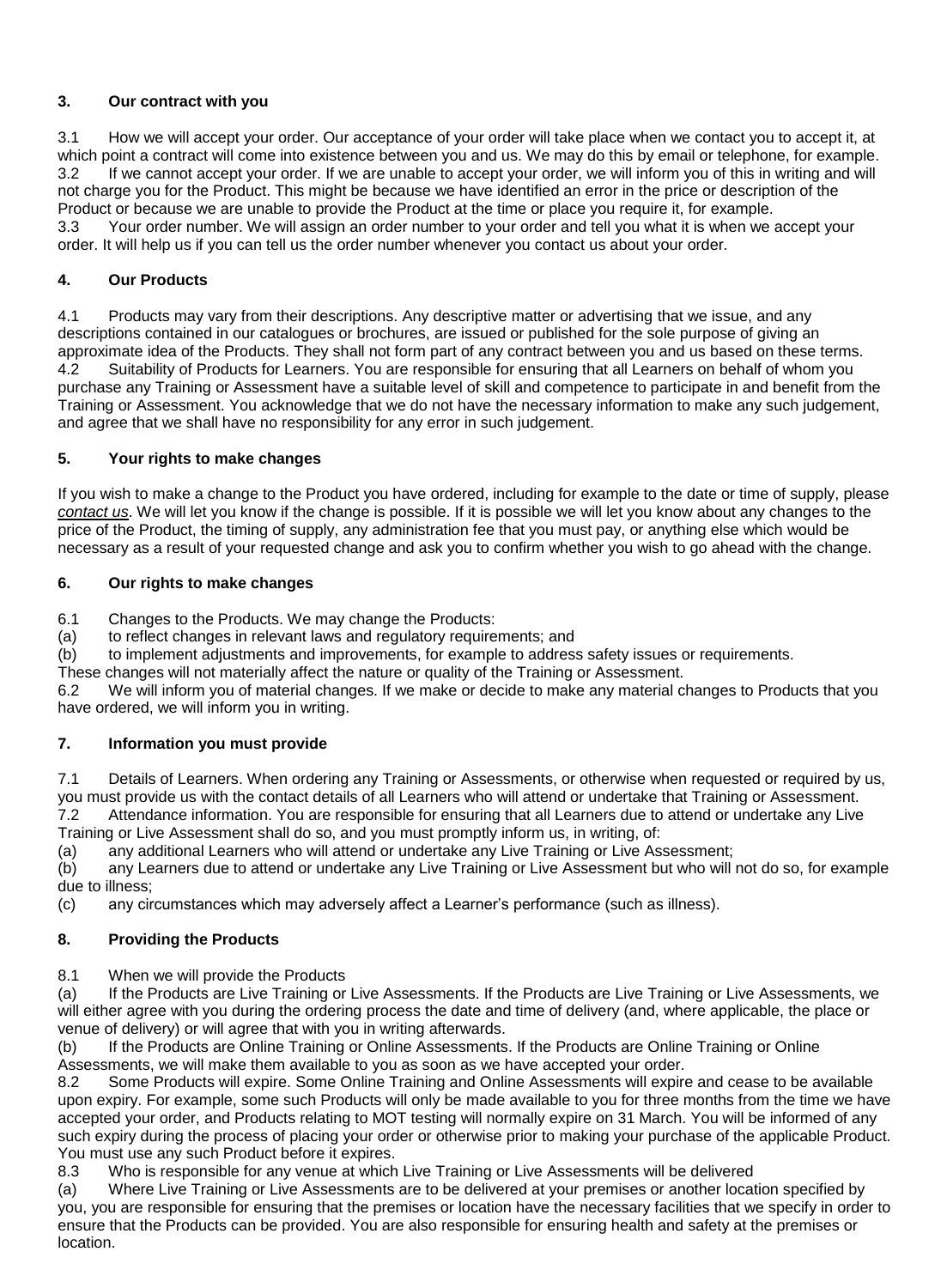(b) Where Live Training or Live Assessments are to be delivered at a premises or location specified by us, we are responsible for ensuring that the premises or location have the necessary facilities in order to ensure that the Products can be provided. We are also responsible for ensuring health and safety at the premises or location. However, you are responsible for ensuring that individuals attending comply with health and safety requirements at the premises or location, of which they are informed.<br>8.4 What will happen if

What will happen if you do not give required information to us. We may need certain information from you so that we can supply the Products to you, for example, information about Learners and their attendance etc (see clause 7) and information about Learners such as full name, date of birth, home address, e-mail, telephone number, job title and employer name. If so, this will have been stated in the description of the Products on our website. Insofar as you do not provide this information when ordering Products, we will contact you to ask for this information. If you do not give us this information within a reasonable time of us asking for it, or if you give us incomplete or incorrect information, we may either end the contract (and clause 11.2 will apply) or make an additional charge of a reasonable sum to compensate us for any extra work that is required as a result. We will not be responsible for supplying the Products late or not supplying any part of them if this is caused by you not giving us the information we need within a reasonable time of us asking for it.

8.5 Reasons we may suspend the supply of Products to you. We may have to suspend the supply of a Product to: (a) deal with technical problems or make minor technical changes;

(b) update the Product (see clause  $6$ );<br>8.6 Reasons we may cancel supply of Reasons we may cancel supply of Live Training or Live Assessments. If when booking Live Training or Live Assessments you commit to a number (or minimum number) of Learners attending and it becomes apparent to us that fewer than such number will attend, we may cancel that Live Training or Live Assessment. We will inform you in writing of any cancellation and will endeavour to agree an alternative date and arrangements with you for provision of the applicable Product. If we are unable to agree such date and arrangements, we will refund to you any amounts you have already paid for that Product.

8.7 Your rights if we suspend the supply of a Product. We will contact you in advance to tell you we will be suspending supply of any Product unless the problem is urgent or an emergency. You may contact us to end the contract for a Product if we suspend it, or tell you we are going to suspend it, in each case for a period of more than 14 days, and we will refund any sums you have paid in advance for the Product.

8.8 We may also suspend supply of the Products if you do not pay. If you do not pay us for the Products when you are supposed to (see clause 15.5) and you still do not make payment within 7 days of us reminding you that payment is due, we may suspend supply of the Products until you have paid us the outstanding amounts. We will contact you to tell you we are suspending supply of the Products. We will not suspend the Products where you dispute the unpaid invoice (see clause 15.8). We will not charge you for the Products during the period for which they are suspended. As well as suspending the Products we can also charge you interest on your overdue payments (see clause 15.7).

8.9 We are not responsible for delays outside our control. If our supply of the Products is delayed by an event outside our control then we will contact you as soon as possible to let you know and we will take steps to minimise the effect of the delay. Provided we do this we will not be liable for delays caused by the event, but if there is a risk of substantial delay you may contact us to end the contract and receive a refund for any Products you have paid for but not received.

# **9. Your rights to end the contract**

9.1 You can end your contract with us. Your rights when you end the contract will depend on what Product you have bought, whether there is anything wrong with it, how we are performing, when you decide to end the contract and whether you are a consumer or business customer:

(a) If what you have bought is faulty or misdescribed you may have a legal right to end the contract (or to get the Product re-performed or replaced or to get some or all of your money back). See clause 13 if you are a consumer and clause 14 if you are a business.

(b) If you want to end the contract because of something we have done or have told you we are going to do, see clause 9.2.

(c) If you are a consumer and have just changed your mind about the Product, see clause 9.3. You may be able to get a refund if you are within the cooling-off period, but this may be subject to deductions.

(d) In all other cases (if we are not at fault and you are not a consumer exercising your right to change your mind), see clause 9.6.

9.2 Ending the contract because of something we have done or are going to do. If you are ending a contract for a reason set out at (a) to (e) below, the contract will end immediately and we will refund you in full for any Products which have not been provided and you may also be entitled to compensation. The reasons are:

(a) we have told you about an upcoming change to a Product which you do not agree to (see clause 6.2);

(b) we have told you about an error in the price or description of a Product you have ordered and you do not wish to proceed;

(c) there is a risk that supply of the Products may be significantly delayed because of events outside our control;

(d) we have suspended supply of the Products for technical reasons, or notify you we are going to suspend them for technical reasons, in each case for a period of more than 14 days; or

(e) you have a legal right to end the contract because of something we have done wrong.

9.3 Exercising your right to change your mind if you are a consumer (Consumer Contracts Regulations 2013). If you are a consumer then for most Products bought online you have a legal right to change your mind within 14 days and receive a refund. These rights, under the Consumer Contracts Regulations 2013, are explained in more detail in these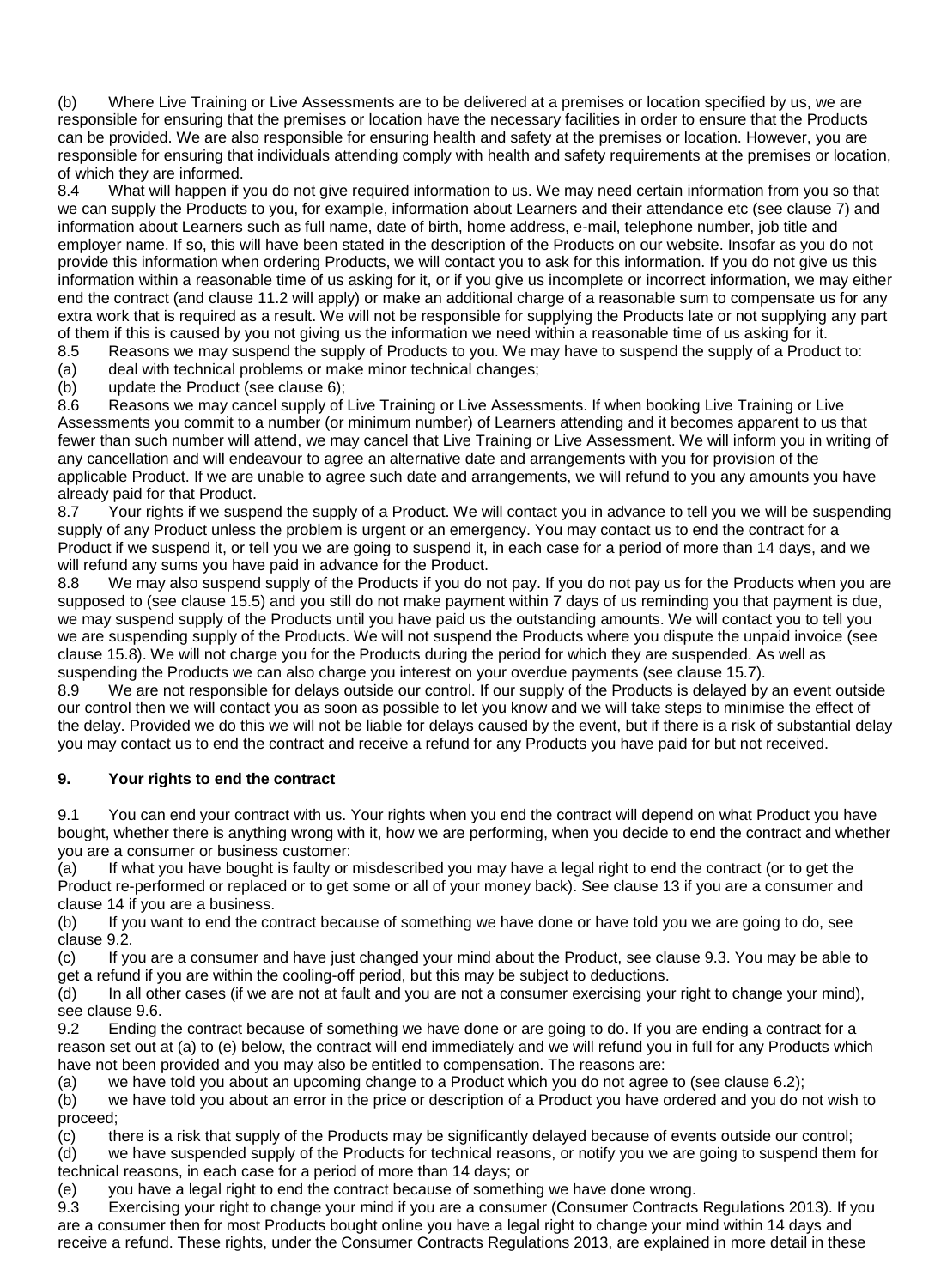terms.

9.4 When consumers do not have a right to change their minds. Your right as a consumer to change your mind does not apply in respect of:

(a) services (such as Live Training or Live Assessments) once these have been completed, even if the cancellation period is still running;

(b) digital Products (such as Online Training or Online Assessments) after you have started to download or stream these.

9.5 How long do consumers have to change their minds? If you are a consumer how long you have to change your mind depends on what you have ordered and how it is delivered.

(a) Have you bought services (for example, Live Training or Live Assessments)? If so, you have 14 days after the day we contact you to confirm we accept your order. However, once we have completed the services you cannot change your mind, even if the period is still running. If you cancel after we have started the services, you must pay us for the services provided up until the time you tell us that you have changed your mind.

(b) Have you bought digital content for download or streaming (for example, Online Training or Online Assessments)? if so, you have 14 days after the day we contact you to confirm we accept your order, or, if earlier, until you start downloading or streaming. If we delivered the digital content to you immediately, and you agreed to this when ordering, you will not have a right to change your mind.<br>9.6 Ending the contract where we are not

Ending the contract where we are not at fault and there is no right to change your mind. Even if we are not at fault and you are not a consumer who has (and is exercising) a right to change their mind (see clause 9.1), you can still end the contract before it is completed, but you may have to pay us compensation. For these purposes, a contract for services is completed when we have finished providing the services, and a contract for digital content is completed when the Product is downloaded or streamed. If you want to end a contract before it is completed where we are not at fault and you are not a consumer who has (and is exercising) a right to change their mind, just *[contact us](https://tide.theimi.org.uk/about-imi/contact-us)* to let us know. The contract will end immediately and we will refund any sums paid by you for Products not provided, subject as follows:

(a) In respect of Live Training or Live Assessments:

(i) If you inform us that you wish to cancel any Live Training or Live Assessment at least 20 working days before commencement of that Training or Assessment, you must pay us (or we may deduct from any refund to you) 25% of the full amount of our charges that would have been payable for that Training or Assessment. For this purpose, and when used elsewhere in these terms, a working day is any day other than a Saturday or Sunday that is not a public holiday in England.

(ii) If you inform us as above at least 16 but less than 20 working days before such commencement, you must pay us (or we may deduct from any refund to you) 50% of such full amount.

(iii) If you inform us fewer than 16 working days before such commencement, you must pay us (or we may deduct from any refund to you) 100% of such full amount.

(iv) In the case that our charges for Live Training or Live Assessment are based on the number of Learners booked to attend, the above scale of cancellation charges shall also apply in respect of any Learner due to attend any Live Training or Live Assessment but whose attendance is cancelled. Therefore, for example, if a Learner without prior notice fails to attend such Training or Assessment, 100% of the amount payable in respect of such Learner shall remain payable.

(v) In addition to the amounts remaining payable (or to be deducted from any refund to you) as above, we may charge you for (or deduct from any refund) any expenses that we have incurred or are committed to associated with the applicable Live Training or Live Assessment, that we cannot lawfully cancel. These may include, for example, expenses associated with travel, accommodation or a venue for delivery of the Live Training or Live Assessments. (b) In respect of Online Training or Online Assessments:

(i) If a Learner accesses the Online Training or Online Assessment by logging onto the system they will be regarded as having started that Training or Assessment and 100% of the amount payable in respect of such Training or Assessment will remain payable.

(ii) If a Learner has not started the Online Training or Online Assessment (as above) but the Training or Assessment is no longer required for that Learner, 100% of the amount payable in respect of such Training or Assessment will remain payable. However, in this case, and if you request it, we may in our discretion agree to reduce or waive such payment or to make a whole or partial refund (as applicable). You can make such request by contacting us in accordance with clause 10.1.

### **10. How to end the contract with us (including if you are a consumer who has changed their mind)**

10.1 Tell us you want to end the contract. To end the contract with us, please let us know by doing one of the following: (a) Phone or email. Call customer services on +44 (0)1992 519 025 or write to us by email at hello@theimi.org.uk. Please provide your name, address, details of the order and, where available, your phone number and email address.

(b) Online. Complete the form *[Contact us](https://tide.theimi.org.uk/about-imi/contact-us)* | Institute of The Motor Industry (theimi.org.uk) on our website.

(c) By post. Print off the form *[Contact us](https://tide.theimi.org.uk/about-imi/contact-us)* | Institute of The Motor Industry (theimi.org.uk) and post it to us at the address on the form. Or simply write to us at that address, including details of what you bought, when you ordered or received it and your name and address.

10.2 How we will refund you. If you are entitled to a refund under these terms we will refund you the price you paid for the Products by the method you used for payment. However, we may make deductions from the price, as described below.

10.3 When we may make deduction from refunds if you are a consumer exercising your right to change your mind. If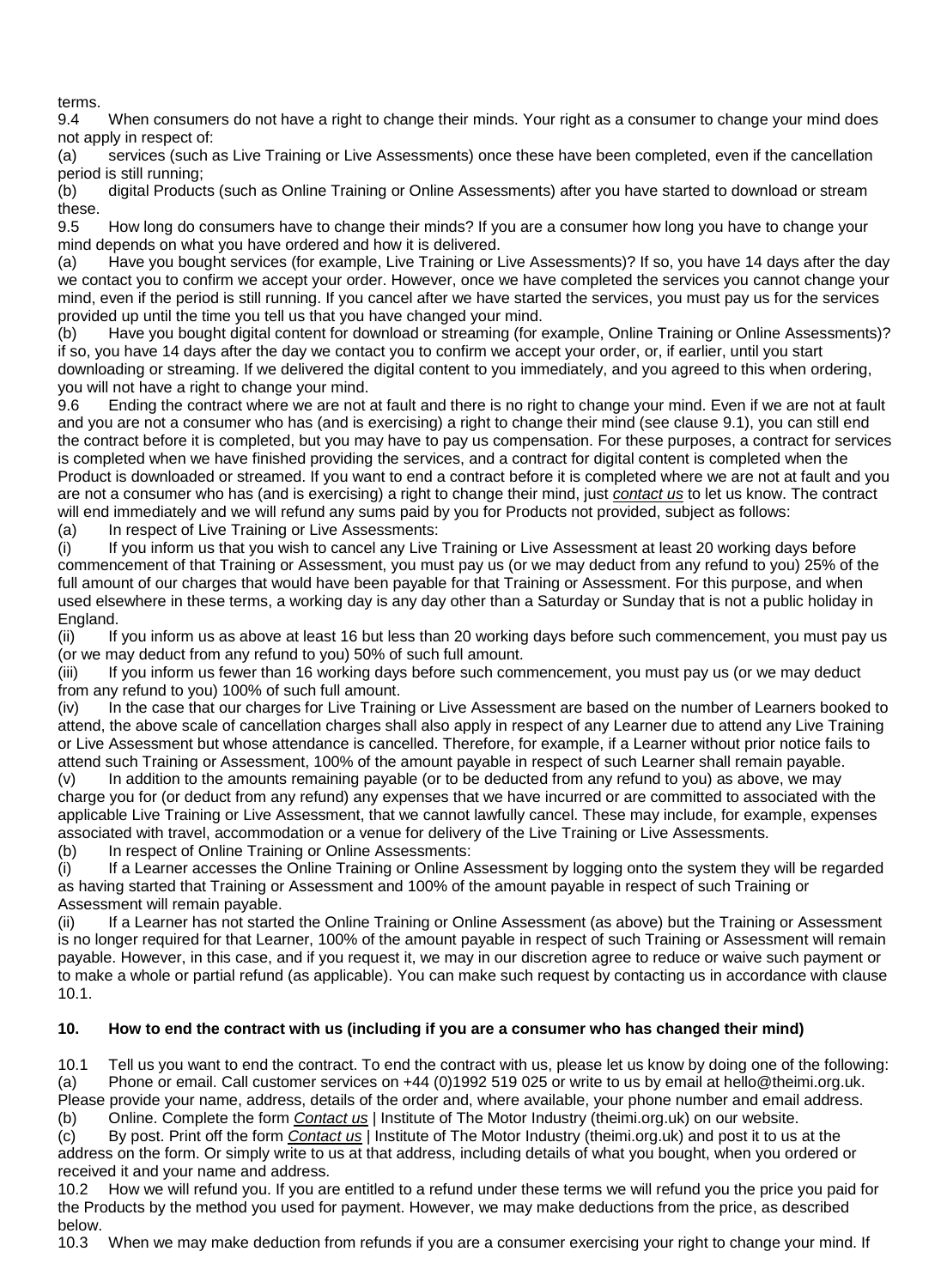you are a consumer exercising your right to change your mind and the Product is a service, we may deduct from any refund an amount for any part of such service that has been supplied.

When your refund will be made. We will make any refunds due to you as soon as possible. If you are a consumer exercising your right to change your mind then your refund will be made within 14 days of your telling us you have changed your mind.

# **11. Our rights to end the contract**

11.1 We may end the contract if you break it. We may end the contract for a Product at any time by writing to you if: (a) you do not make any payment to us when it is due and you still do not make payment within 14 days of us reminding you that payment is due;

(b) you do not, within a reasonable time of us asking for it, provide us with information that is necessary for us to provide the Products, for example, information you are required to provide under clause 7;

(c) you do not, within a reasonable time, do what is necessary to enable us to deliver the Products to you, for example, making available an appropriate venue for delivery of Live Training (where you have agreed to do so); or (d) you do not, when reasonably required, allow us access to your premises to supply the services.

11.2 You must compensate us if you break the contract. If we end the contract in the situations set out in clause 11.1 we will refund any money you have paid in advance for Products we have not provided but we may deduct or charge you an amount (or amounts) calculated in accordance with clause 9.6. For the purpose of calculating such amount (or amounts), you will be deemed to have informed us, on the day we end the contract by writing to you as mentioned in clause 11.1, that you want to end the contract.

11.3 We may withdraw a Product. We may write to you to let you know that we are going to stop providing a Product. We will let you know at least three months in advance of our stopping the supply of a Product that you have ordered and will refund any sums you have paid in advance for such Products which will not be provided.

### **12. If there is a problem with a Product**

How to tell us about problems. If you have any questions or complaints about a Product, please *[contact us](https://tide.theimi.org.uk/about-imi/contact-us)*. You can telephone our customer service team at +44 (0)1992 519 025 or write to us by email at hello@theimi.org.uk or post at The Institute of the Motor Industry, Fanshaws, Brickendon, Hertford, SG13 8PQ.

### **13. Your rights in respect of defective Products if you are a consumer**

If you are a consumer we are under a legal duty to supply Products that are in conformity with this contract. See the box below for a summary of your key legal rights in relation to the Products. Nothing in these terms will affect your legal rights. Summary of your key legal rights

This is a summary of your key legal rights. These are subject to certain exceptions. For detailed information please visit the Citizens Advice website www.adviceguide.org.uk or call 03454 04 05 06.

If your Product is services, for example Live Training or Live Assessment, the Consumer Rights Act 2015 says:

a) You can ask us to repeat or fix a service if it's not carried out with reasonable care and skill, or get some money back if we can't fix it.

b) If you haven't agreed a price beforehand, what you're asked to pay must be reasonable.

c) If you haven't agreed a time beforehand, it must be carried out within a reasonable time.

See also clause 9.2.

If your Product is digital content, for example Online Training or Online Assessment, the Consumer Rights Act 2015 says digital content must be as described, fit for purpose and of satisfactory quality:

a) If your digital content is faulty, you're entitled to a repair or a replacement.

b) If the fault can't be fixed, or if it hasn't been fixed within a reasonable time and without significant inconvenience, you can get some or all of your money back.

c) If you can show the fault has damaged your device and we haven't used reasonable care and skill, you may be entitled to a repair or compensation.

See also clause 9.2.

# **14. Your rights in respect of defective Products if you are a business**

14.1 If you are a business customer we warrant that:

(a) Products that are services will be delivered with reasonable care and skill and will conform in all material respects with their description; and

(b) Products that are digital content will conform in all material respects with their description.

14.2 If:

(a) you give us notice in writing within a reasonable time of discovery that a Product does not comply with the warranty set out in clause 14.1; and

(b) you provide such further information as we may reasonably require,

we shall refund the price of the defective Product.

14.3 Except as provided in this clause 14, we shall have no liability to you in respect of a Product's failure to comply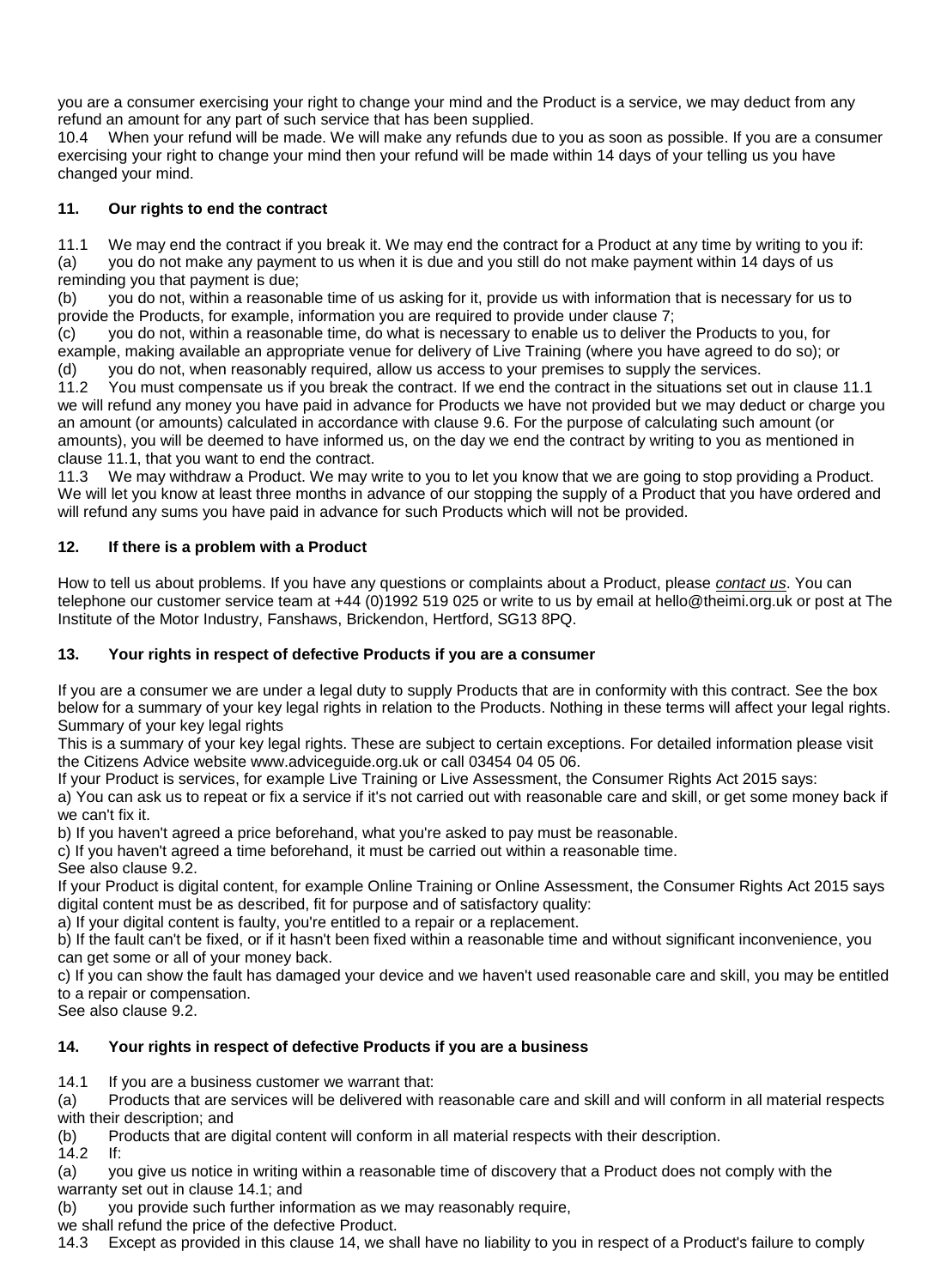with the warranty set out in clause 14.1.

#### **15. Price and payment**

15.1 Where to find the price for the Product. The price of the Product (which includes VAT) will be the price indicated on the order pages when you placed your order. We take all reasonable care to ensure that the price of the Product advised to you is correct. However please see clause 15.4 for what happens if we discover an error in the price of the Product you order.

15.2 We will pass on changes in the rate of VAT. If the rate of VAT changes between your order date and the date we supply the Product, we will adjust the rate of VAT that you pay, unless you have already paid for the Product in full before the change in the rate of VAT takes effect.

15.3 What is not included in the price. The price for any Training or Assessment does not include:

(a) the cost of any venue required for the Training or Assessment. You must bear this cost, including in the case that we provide the venue;

(b) costs incurred in relation to travel associated with the Training or Assessment. You must bear this cost, including for travel by any CPD Partner or other person we provide to deliver the Training or Assessment; or

(c) the cost of the sourcing and booking of accommodation associated with the Training or Assessment. You must bear this cost, including for accommodation reasonably required by any CPD Partner or other person we provide to deliver the Training or Assessment.

15.4 What happens if we got the price wrong. It is always possible that, despite our efforts, some of the Products we sell may be incorrectly priced. We will normally check prices before accepting your order so that, where the Product's correct price at your order date is less than our stated price at your order date, we will charge the lower amount. If the Product's correct price at your order date is higher than the price stated to you, we will contact you for your instructions before we accept your order. If we accept and process your order where a pricing error is obvious and unmistakeable and could reasonably have been recognised by you as a mispricing, we may end the contract, refund you any sums you have paid and require the return of any goods provided to you.

15.5 When you must pay and how you must pay. We accept payment by most credit or debit cards or by bank transfer (we will provide our bank account details to you for this purpose). When you must pay depends on what Product you are buying. We will inform you about when you must pay for the Products either during the ordering process or at a later date, but in any case in writing. However, we will normally require you to pay for any Training or Assessment at the time of booking or in any case in advance of delivery.

15.6 No right of set-off if you are a business customer. If you are a business customer you must pay all amounts due to us under these terms in full without any set-off, counterclaim, deduction or withholding (other than any deduction or withholding of tax as required by law). In the case that a deduction or withholding of tax is required by law you shall pay to us such additional amount as we may notify you so that, after the deduction or withholding has been made, we still receive the full amount due to us.

15.7 We can charge interest if you pay late. If you do not make any payment to us by the due date we may charge interest to you on the overdue amount at the rate of 4% a year above the base lending rate of Lloyds Bank plc from time to time. This interest shall accrue on a daily basis from the due date until the date of actual payment of the overdue amount, whether before or after judgment. You must pay us interest together with any overdue amount.

15.8 What to do if you think an invoice is wrong. If you think an invoice is wrong please contact us promptly to let us know. You will not have to pay any interest until the dispute is resolved. Once the dispute is resolved we will charge you interest on correctly invoiced sums from the original due date.

16. Our responsibility for loss or damage suffered by you if you are a consumer

16.1 We are responsible to you for foreseeable loss and damage caused by us. If we fail to comply with these terms, we are responsible for loss or damage you suffer that is a foreseeable result of our breaking this contract or our failing to use reasonable care and skill, but we are not responsible for any loss or damage that is not foreseeable. Loss or damage is foreseeable if either it is obvious that it will happen or if, at the time the contract was made, both we and you knew it might happen, for example, if you discussed it with us during the sales process.

16.2 We do not exclude or limit in any way our liability to you where it would be unlawful to do so. This includes liability for death or personal injury caused by our negligence or the negligence of our employees, agents or subcontractors; for fraud or fraudulent misrepresentation; for breach of your legal rights in relation to the Products as summarised at clause 13; and for defective products under the Consumer Protection Act 1987

16.3 When we are liable for damage to your property. If we are providing services in your property, we will make good any damage to your property caused by us while doing so. However, we are not responsible for the cost of repairing any pre-existing faults or damage to your property that we discover while providing the services.

16.4 When we are liable for damage caused by defective digital content. If defective digital content which we have supplied damages a device or digital content belonging to you and this is caused by our failure to use reasonable care and skill we will either repair the damage or pay you compensation. However, we will not be liable for damage which you could have avoided by following our advice to apply an update offered to you free of charge or for damage which was caused by you failing to correctly follow installation instructions or to have in place the minimum system requirements advised by us.

16.5 We are not liable for business losses. If you are a consumer we only supply the Products for to you for domestic and private use. If you use the Products for any commercial, business or re-sale purpose our liability to you will be limited as set out in clause 17.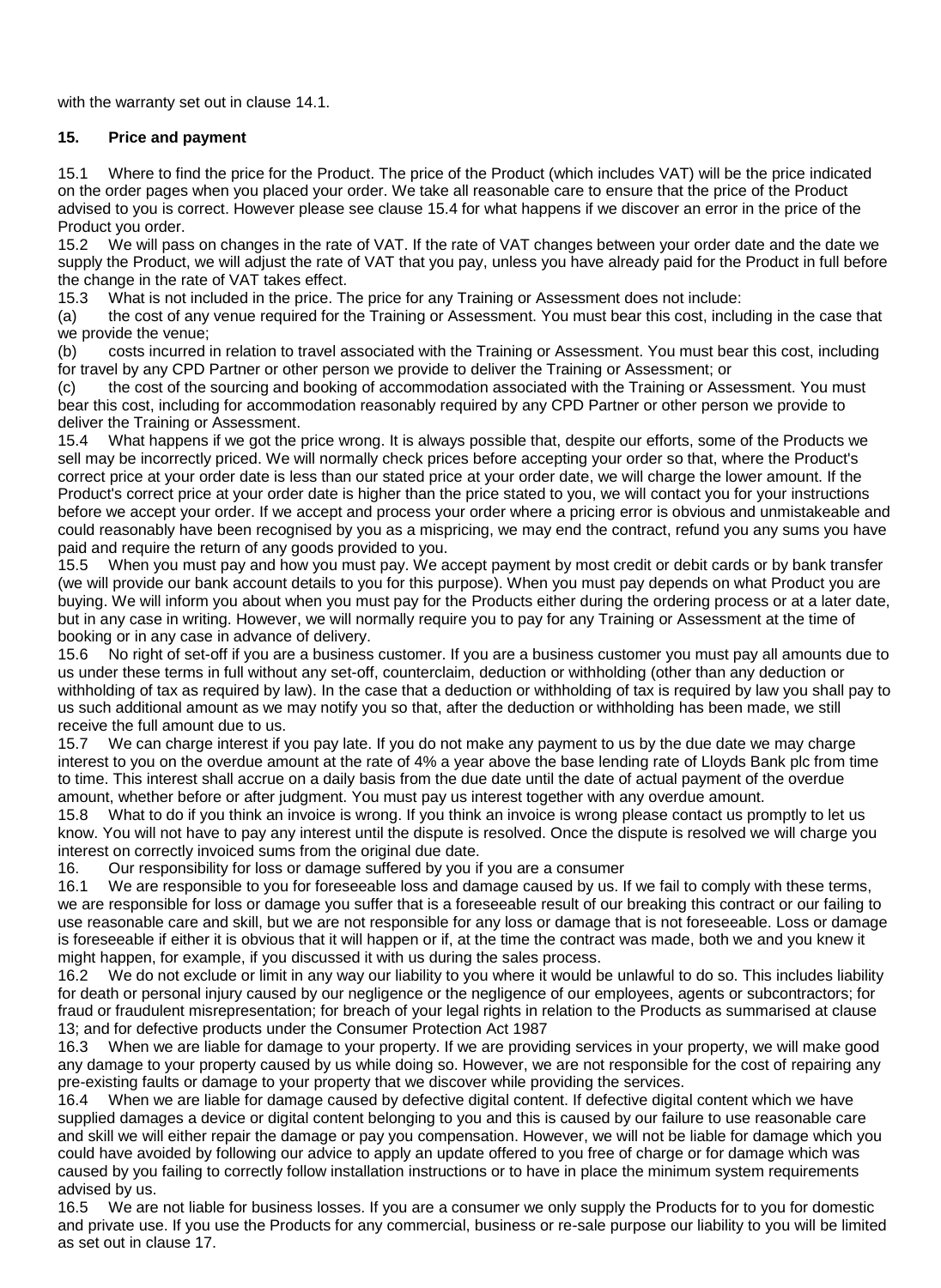# **17. Our responsibility for loss or damage suffered by you if you are a business**

17.1 Nothing in these terms shall limit or exclude our liability for:

(a) death or personal injury caused by our negligence, or the negligence of our employees, agents or subcontractors (as applicable);

(b) fraud or fraudulent misrepresentation;

(c) breach of the terms implied by section 12 of the Supply of Goods and Services Act 1982; or

(d) any matter in respect of which it would be unlawful for us to exclude or restrict liability.

17.2 Except to the extent expressly stated in clause 14.1 all terms implied by sections 3 to 5 of the Supply of Goods and Services Act 1982 are excluded.

17.3 Subject to clause 17.1:

(a) we shall not be liable to you, whether in contract, tort (including negligence), breach of statutory duty, or otherwise, for any loss of profit, or any indirect or consequential loss arising under or in connection with any contract between us; and

(b) our total liability to you for all other losses arising under or in connection with any contract between us, whether in contract, tort (including negligence), breach of statutory duty, or otherwise, shall be limited to the total sums paid by you for the Products from which the liability arose.

#### **18. How we may use your personal information and that of Learners**

We will only use your personal information, and that of Learners, as set out in our *[Privacy Policy](https://tide.theimi.org.uk/about-imi/campaigns/imi-privacy-policy)* | Institute of The Motor Industry (theimi.org.uk).

#### **19. Intellectual property**

19.1 Ownership of intellectual property in the Products. Any copyright, database right, trademarks and other intellectual property rights in or associated with the Products, including additions or modifications to the Products that arise at any time, belong to us or the applicable CPD Partner, as the case may be.<br>19.2 Reservation of rights. All rights in the Products are reserved to u

Reservation of rights. All rights in the Products are reserved to us or the applicable CPD Partner. You may only reproduce and use materials comprised in the Products for the purposes of the Training or Assessment that you have purchased from us, and to the extent reasonably required for those purposes. This includes the right to permit individual Learners for whom you have purchased the Training or Assessment (for example, your employees or, if you are a provider of training or educational services, individuals undertaking the relevant course provided by you), to reproduce and use such materials for such purposes. However, you must not do, and you are responsible for ensuring that the Learners do not do, anything else with such materials that would constitute an infringement of any copyright or other rights owned by us or the applicable CPD Partner. In particular, any further reproduction, distribution, publication or other making available of such materials is strictly prohibited.

19.3 Indemnity. You shall indemnify us and any applicable CPD Partner or third-party content provider for all loss, damage, cost and expense arising out of or in connection with any breach by you of clause 19.2, including any breach by any Learner.

#### **20. Other important terms**

20.1 We may transfer this agreement to someone else. We may transfer our rights and obligations under these terms to another organisation. We will always tell you in writing if this happens and we will ensure that the transfer will not affect your rights under the contract.

20.2 You need our consent to transfer your rights to someone else. You may only transfer your rights or your obligations under these terms to another person if we agree to this in writing. We may not agree in the case of any Online Training or Online Assessment because such Product may be linked to the account of an organisation or individual so that it is not possible to transfer it.

20.3 Nobody else has any rights under this contract. This contract is between you and us. Except that any CPD Partner or applicable third-party content provider may enforce the indemnity in clause 19.3. no other person shall have any rights to enforce any of its terms.

20.4 If a court finds part of this contract illegal, the rest will continue in force. Each of the paragraphs of these terms operates separately. If any court or relevant authority decides that any of them are unlawful, the remaining paragraphs will remain in full force and effect.

20.5 Even if we delay in enforcing this contract, we can still enforce it later. If we do not insist immediately that you do anything you are required to do under these terms, or if we delay in taking steps against you in respect of your breaking this contract, that will not mean that you do not have to do those things and it will not prevent us taking steps against you at a later date. For example, if you miss a payment and we do not chase you but we continue to provide the Products, we can still require you to make the payment at a later date.

20.6 Complaints. If you have a complaint arising out of or in connection with these terms or any contract to which they apply, please see the IMI Complaints Process | Institute of The Motor Industry (theimi.org.uk).

20.7 Which laws apply to this contract and where you may bring legal proceedings if you are a consumer. These terms are governed by English law and you can bring legal proceedings in respect of the Products in the English courts. If you